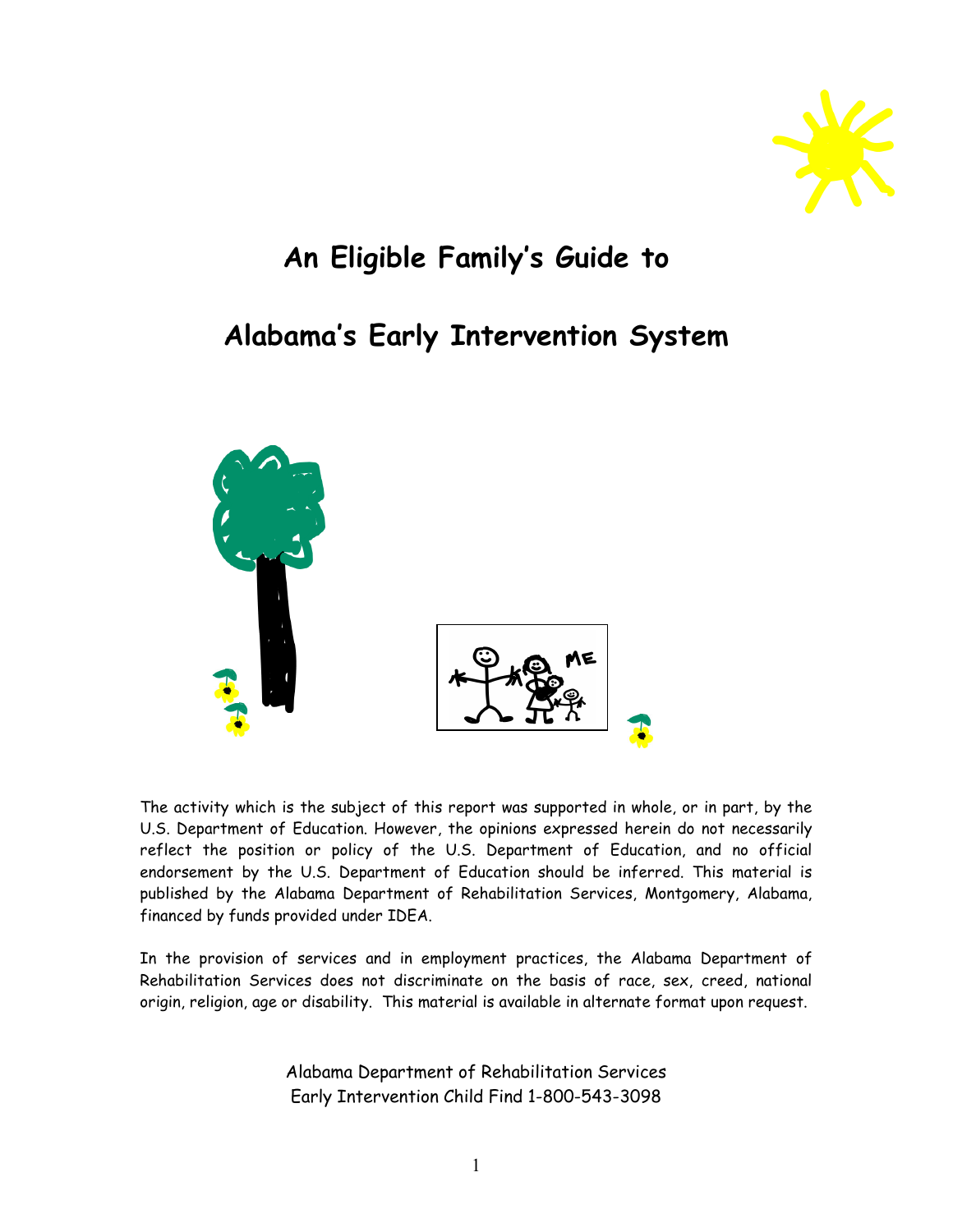# Alabama's **Early Intervention System**



An Eligible Family's Guide to Child Find: The Child Find process guides families through several activities that help them to decide whether their child is delayed in development or if early intervention supports and services are needed.

There are three steps in the EI Child Find System:

IDENTIFICATION: As a parent, when you suspect that your infant or toddler has a delay or if you know that your child has been diagnosed with a condition that may result in a delay, then IDENTIFICATION has occurred. Physicians and many agencies in the community can help to identify community resources available for children who may need early intervention supports and services. These agencies include hospitals, doctor's offices, outpatient or well-baby clinics, child health and Medicaid EPSDT programs, child day-care centers, Head Start programs, local schools, social support agencies and organizations and other health care providers.

REFERRAL: When your infant or toddler has been identified as possibly needing early intervention supports and services, the next step is a call to early intervention Child Find 1-800-543-3098 VOICE/TDD, (En Espanol 1-866-450-2838), to become connected with Alabama's Early Intervention System. If you agree that a professional should make the call, the call should be made to Child Find within two days after your child has been identified if your child is less than 3 years old. If your child is 3 years old or older, you may want to contact your state or local school system. When the call is made, the following information will be requested: your child's name, date of birth and Social Security number, your name, address and phone number, the name and phone number of your child's primary doctor and your reason for calling Child Find.

PROCESSING THE REFERRAL: Once Child Find receives a call about your child, a staff member will contact the "District Early Intervention Coordinator" (DEIC) or local contact within your community. This local contact person will call you, provide you with additional information about the system and make arrangements for an evaluation and assessment to decide if your child is eligible and to determine your child's strengths and needs. You may find out more about AEIS on the web at www.rehab.state.al.us, (Go to "Public Web Site," "Services", "Early Intervention" and "Publications and Reports").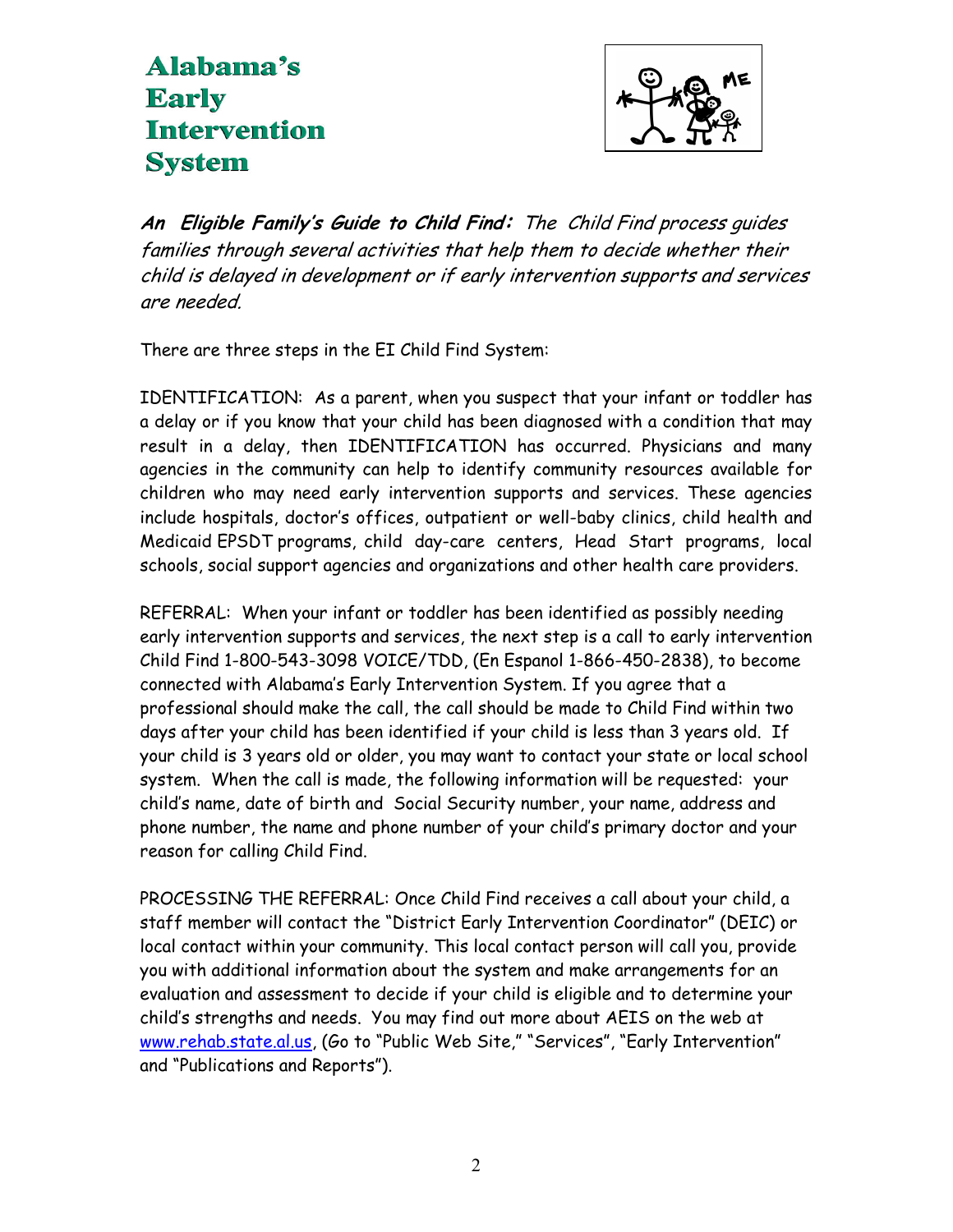### Developmental Check List for Young Children

This check list is designed to help you understand your child's growth and development. Remember that each child develops at his or her own pace. The age listed on the checklist is the time when most children usually start the activity. If your child is not performing an activity at the age listed, there probably is no need to be concerned. But if your child is late in doing several activities, discuss it with your child's doctor.

Usual Activities During ...

| 1 Month                                               |
|-------------------------------------------------------|
| Able to raise head from surface when on tummy____     |
| Pays attention to someone's face in his or her        |
|                                                       |
|                                                       |
|                                                       |
| 2 Months                                              |
|                                                       |
|                                                       |
|                                                       |
| 3 Months                                              |
|                                                       |
|                                                       |
| Grasps objects when placed in his or her hand  ______ |
|                                                       |
| 4 Months                                              |
| Holds a rattle for an extended period of time______   |
|                                                       |
|                                                       |
|                                                       |
| 5 Months                                              |
|                                                       |
|                                                       |
|                                                       |
| Likes to play peek-a-boo                              |
| 6 Months                                              |
|                                                       |
|                                                       |
| Sits with a little support (one hand bracing)_____    |
| Persistently reaches for objects out of his/her       |
|                                                       |
|                                                       |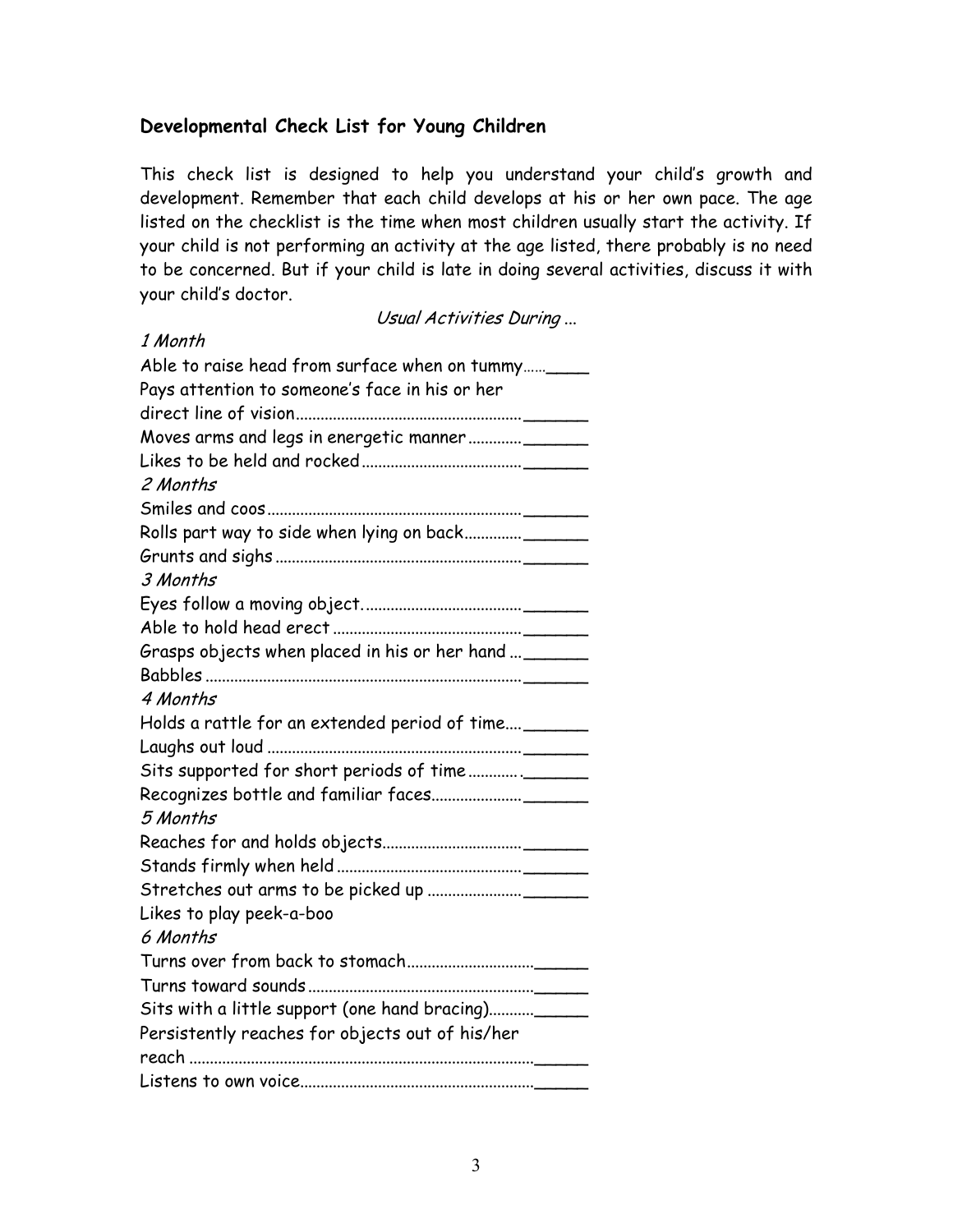| Reaches for and grasps objects and brings them        |
|-------------------------------------------------------|
|                                                       |
| Holds, sucks or bites cookie or cracker - begins      |
|                                                       |
| 7 Months                                              |
| Can transfer object from one hand to the other  _____ |
|                                                       |
|                                                       |
| Creeps (pulling body with arms and leg kicks)______   |
|                                                       |
| 8 Months                                              |
|                                                       |
|                                                       |
| Grasps things with thumb and first two fingers ______ |
|                                                       |
| 9 Months                                              |
|                                                       |
|                                                       |
| Can stand for a short time holding onto support _____ |
| Able to hit two objects together on his/her own.      |
|                                                       |
| 10 Months                                             |
| Able to pull self up at side of crib or playpen       |
|                                                       |
| 11 Months                                             |
| Can walk holding onto furniture or sides of crib      |
|                                                       |
| Can find an object placed under another object        |
| 12 Months                                             |
|                                                       |
|                                                       |
|                                                       |
|                                                       |
|                                                       |
|                                                       |
| 15 Months                                             |
| Walks by himself or herself; stops creeping ______    |
|                                                       |
|                                                       |
|                                                       |
|                                                       |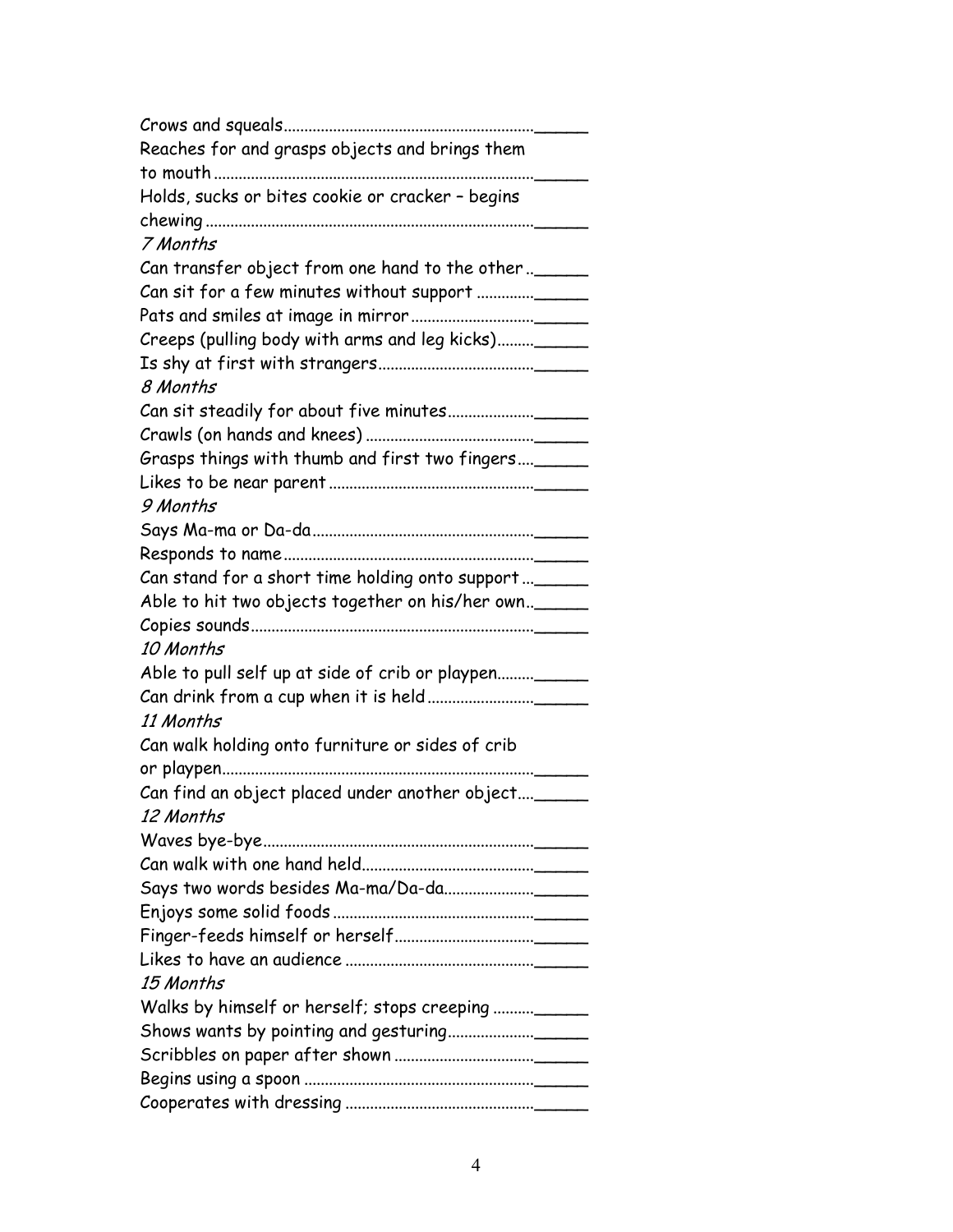#### 18 Months

| 2 Years                                          |
|--------------------------------------------------|
|                                                  |
|                                                  |
|                                                  |
|                                                  |
|                                                  |
| 3 Years                                          |
|                                                  |
|                                                  |
| Dresses himself or herself except for buttoning. |
|                                                  |
| Can follow two commands of on, under or behind   |
|                                                  |
|                                                  |
|                                                  |
|                                                  |
| 4 Years                                          |
|                                                  |
|                                                  |
|                                                  |
|                                                  |
|                                                  |
| 5 Years                                          |
|                                                  |
|                                                  |
|                                                  |
| Used with permission of the Arc of Alabama       |

For more information about Child Find, ages birth to three, or Alabama's Early Intervention System, call the Early Intervention Office at 1-800-543-3098, En Espanol, 1-866-450-2838.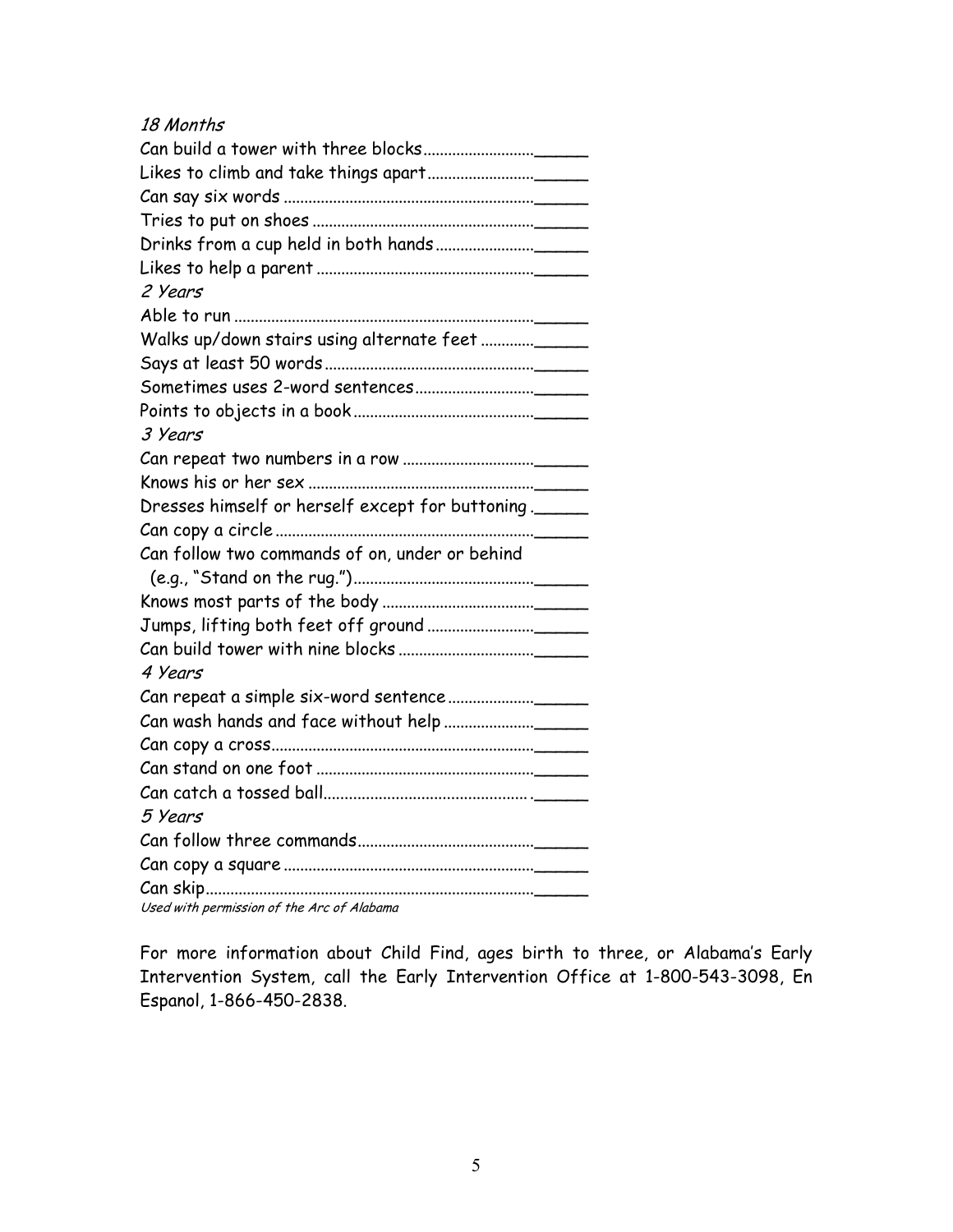# Alahama's **Early Intervention System**



### An Eligible Family's Guide to Evaluation and Assessment:

Evaluation and assessment are the activities used to decide if your child is eligible and to gather information to develop the plan for providing necessary supports for your child and family. Through evaluation and assessment, your child will be observed and tested to see how he or she is developing, and his or her specific abilities and needs will be identified so that an individual plan can be developed.

EVALUATION REQUIREMENTS: Evaluations are used to decide if your child is eligible for early intervention. The evaluation should:

- provide an opportunity for you to participate;
- be given only with your written permission;
- be completed within 45 days;
- include testing that is done by trained personnel;
- include your family's concerns; and
- include a review of your child's health and developmental records.

In addition, the evaluation should review your child's development in five areas, including:

- cognitive development the way your child learns;
- physical development including vision and
- hearing (it is best if your child's vision and hearing are evaluated first);
- communicative development how your child understands and expresses language;
- adaptive development how your child performs routine activities; and
- social/emotional development how your child perceives himself or herself and interacts with others.

ELIGIBILITY FOR ALABAMA'S EARLY INTERVENTION SYSTEM: In Alabama, a child is eligible for early intervention support and services if he or she is under the age of 3 and has at least a 25 percent delay in any of the five developmental areas tested during the evaluation. A child is also eligible if he or she has a diagnosis of a condition that likely will result in a delay in development.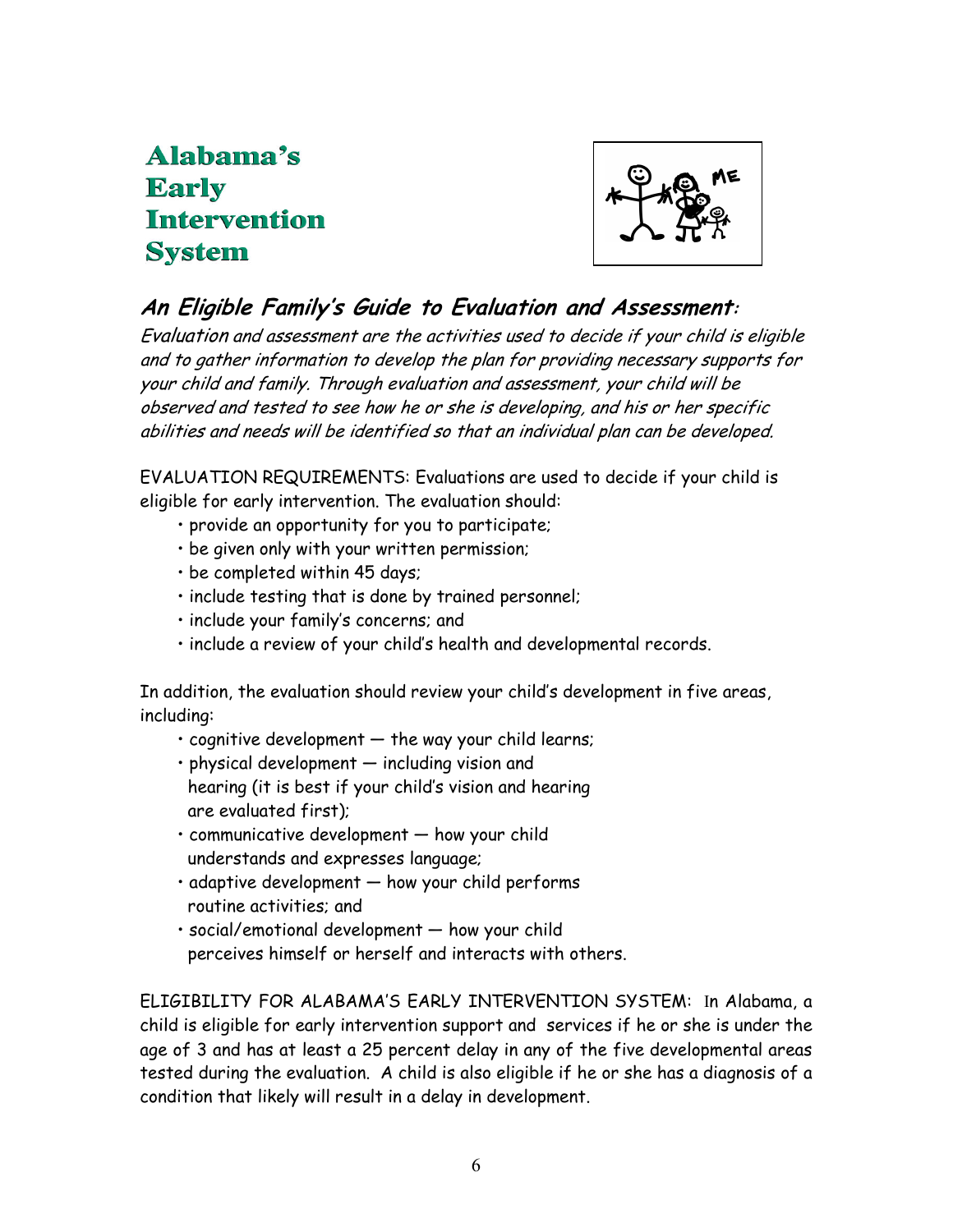Some of the conditions include:

- vision or hearing impairments;
- inborn errors of metabolism;
- microcephaly;
- fetal alcohol syndrome;
- Down syndrome;
- cerebral palsy; and
- chromosomal abnormalities.

ASSESSMENT: Once your child has been determined eligible, further testing may be needed to determine specific support and service needs. The same guidelines for the evaluation should be used during an assessment and should also include a family assessment, if you agree. The family assessment should help identify your family's resources, priorities, concerns and supports as they relate to your child. The overall assessment should also identify where your child plays and learns, activities your family enjoys, and early intervention supports that are needed by your child and family to meet the identified needs.

PROCESS; During the evaluation and assessment process, you and your child will be working with at least two different professionals to learn as much as possible about your child's needs. You will be able to discuss the kinds of community resources and supports available. You can bring a friend or other family members with you who can give more information about your child or who can be there to provide support for you. You can ask questions about the assessment process and how identified resources or services can help you and your child.

To help you in preparing for your child's evaluation and assessment, you may want to think about these questions and take any other information with you that will help.

- 1. What types of things does my child do well? (e.g., communicating needs, playing with others, walking, running, eating, paying attention, separating from mom or dad)
- 2. What types of activities are important to my child and family? (e.g. visiting parks or libraries, going to church activities, eating out, shopping)
- 3. What concerns do I have for my child? (e.g., ability to talk or communicate needs, ability to walk or move about, eating or feeding problems, health issues, hearing or vision problems)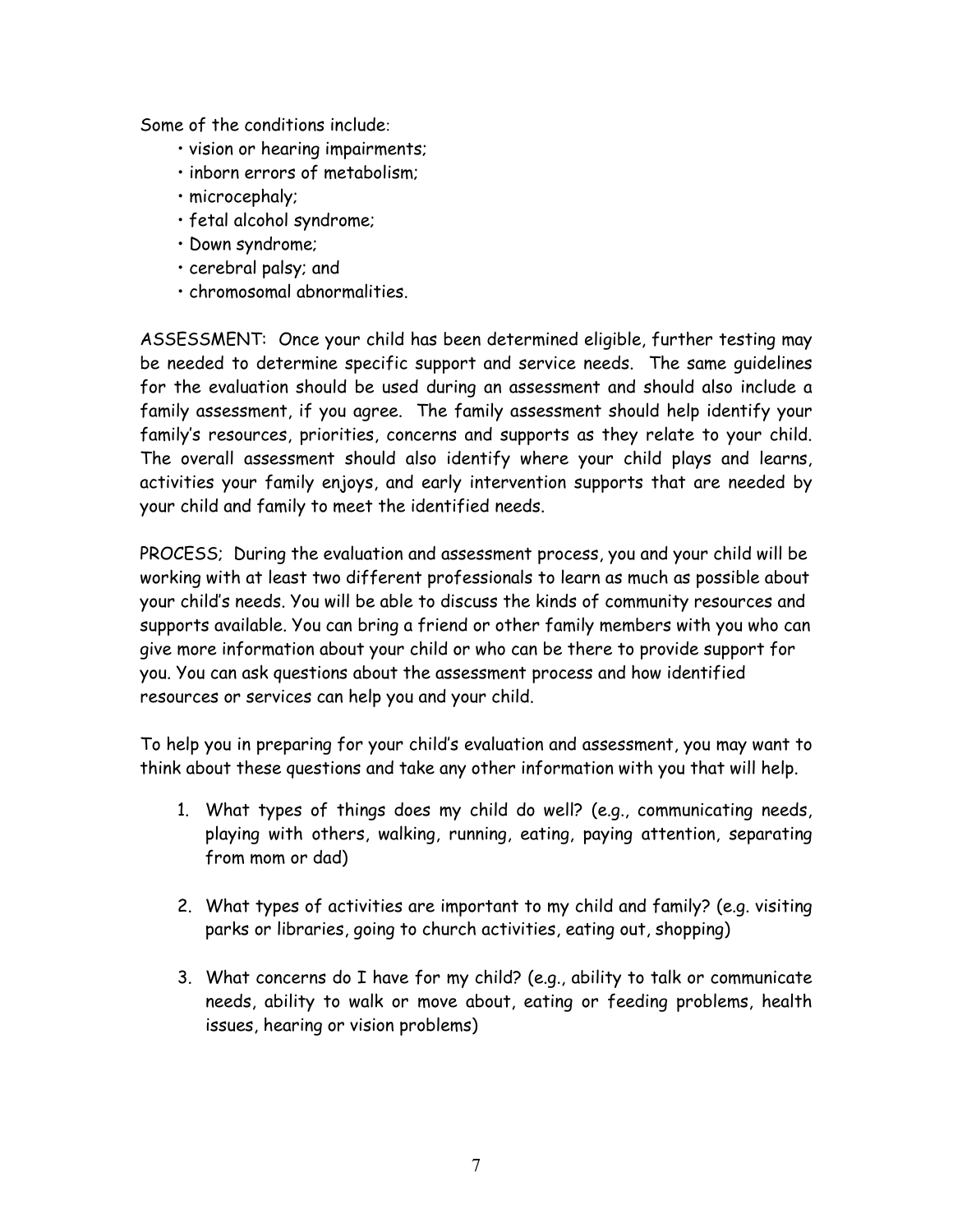4. In what ways does my child do everyday activities, like communicating with me and with others (pointing, using special words or sounds, using eyes); or move about (walking, crawling, rolling, using specialized equipment)

5. What things do I want to know about my child? (e.g., his or her potential for developing certain skills, ability to learn as other children, best approaches for encouraging development)

6. Who would I like to be involved in the evaluation? (e.g., a physical therapist, a speech therapist, a teacher, a nurse)

7. What other information can I provide that will give a more complete picture of my child? (e.g., are there brothers or sisters in the home? How is my house arranged or adapted for my child? What are the best ways of interacting with my child? Who is my child with most of the time – mom, dad, grandmother, babysitter? What are our daily routines and what setting is my child in most of the day?)

8. What information do I want to share about my family that would help in planning services and programs for my child? (e.g., family members who can or usually do help with child care; the need for child care resources; the availability of or need for financial resources such as Medicaid, SSI or insurance that can help pay for needed services; the availability of or need for transportation for me to use in getting my child to the places where services are provided)

9. What resources and supports are found in my community that would benefit my child and family?

Once the determination process is completed, you should be told whether your child is eligible for Alabama's Early Intervention System. In either case, you have the right to be given the results of the evaluation and assessment and to receive answers to any questions you may have. You should look upon the evaluation and assessment process as a time for learning about your child and about the support systems available in your community. It is not a time for passing judgment on you as a parent. It should be viewed as a positive experience that will be used in making preparations to help your child grow and develop to his or her highest level of achievement.

Persons who may help to evaluate or assess your child and family include physicians, nurses, physical therapists, nutritionists, occupational therapists, special educators/instructors, social workers or speech/language pathologists.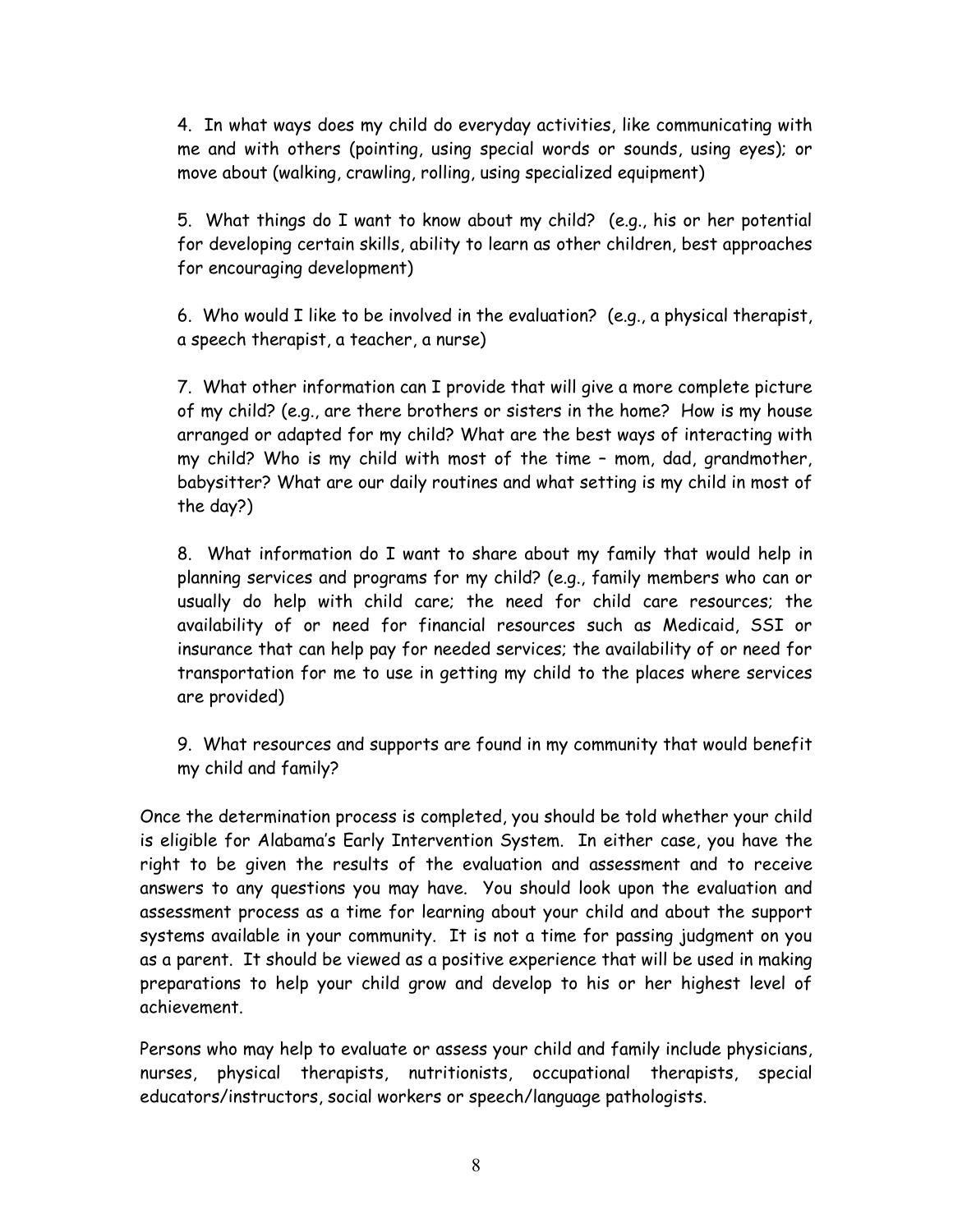Places where evaluations and assessments may occur include your home, your child's daycare setting, physicians' offices, community or public health facilities, outpatient or well-baby clinics, maternal and child health programs, Medicaid EPSDT programs, Head Start programs, local educational agencies, private service agencies or hospitals

For more information about evaluation and assessment or Alabama's Early Intervention System, call the Early Intervention Office at 1-800-543-3098, En Espanol, 1-866-450-2838.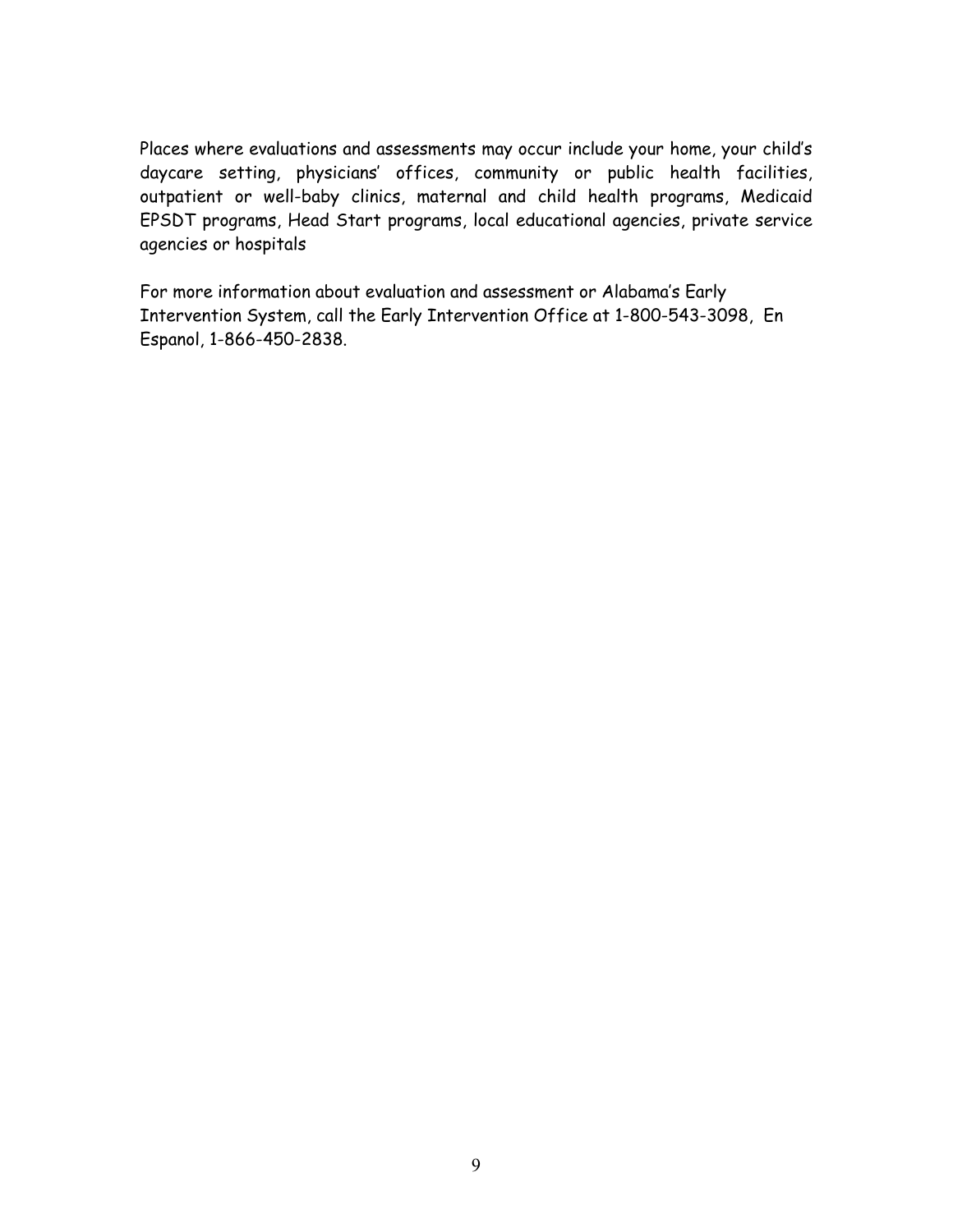# Alabama's **Early Intervention System**



An Eligible Family's Guide to the Individualized Family Service Plan: An Individualized Family Service Plan, or IFSP, translates what is learned from the evaluation and assessment process into a written plan to guide your family, your support system and the EI programs or providers. Parents and professionals can evaluate the effectiveness of the plan as it progresses and can make changes to the program as necessary. The IFSP document outlines your family's goals for your child's development and the ways in which those goals can be achieved.

WHAT THE IFSP IS TO ACCOMPLISH: The Individualized Family Service Plan is a plan that is important for your eligible child and family. It guides the activities that will help your child develop to his or her fullest potential. The IFSP also is important for your family because it includes you. The IFSP process provides:

- Team Collaboration: As a member of the IFSP team, you are given the opportunity to discuss learning environments and to make decisions and to create plans for activities and services that will become your guide.
- A Partnership: You will share in the intervention process for your child to the degree that you feel comfortable. Through this partnership, you will help guide the activities that will occur over the following months.

IFSP PROCEDURES: The IFSP planning meetings should be scheduled by you and your service coordinator at a time and in a place that is convenient for you. The written IFSP should be reviewed at least every six months, and a new plan will be developed annually. There are three groups of people who should be involved in the IFSP process. These groups include you, the people who have provided the evaluations and assessments and the people who are involved in helping you and your child, including your service coordinator, therapists, teachers, physicians, social workers, nurses; and others who are important to your child's development, such as family members.

WHAT THE IFSP CONTAINS: Your child's IFSP should contain a description of your child's strengths and needs; a description of your family's resources, priorities and concerns, if you so desire; written desired outcomes that can be evaluated; a description of where supports and appropriate services will be provided; a written plan for the transition to other services/programs when appropriate; and the names of service providers (people who are involved in your child's services) and the service coordinator.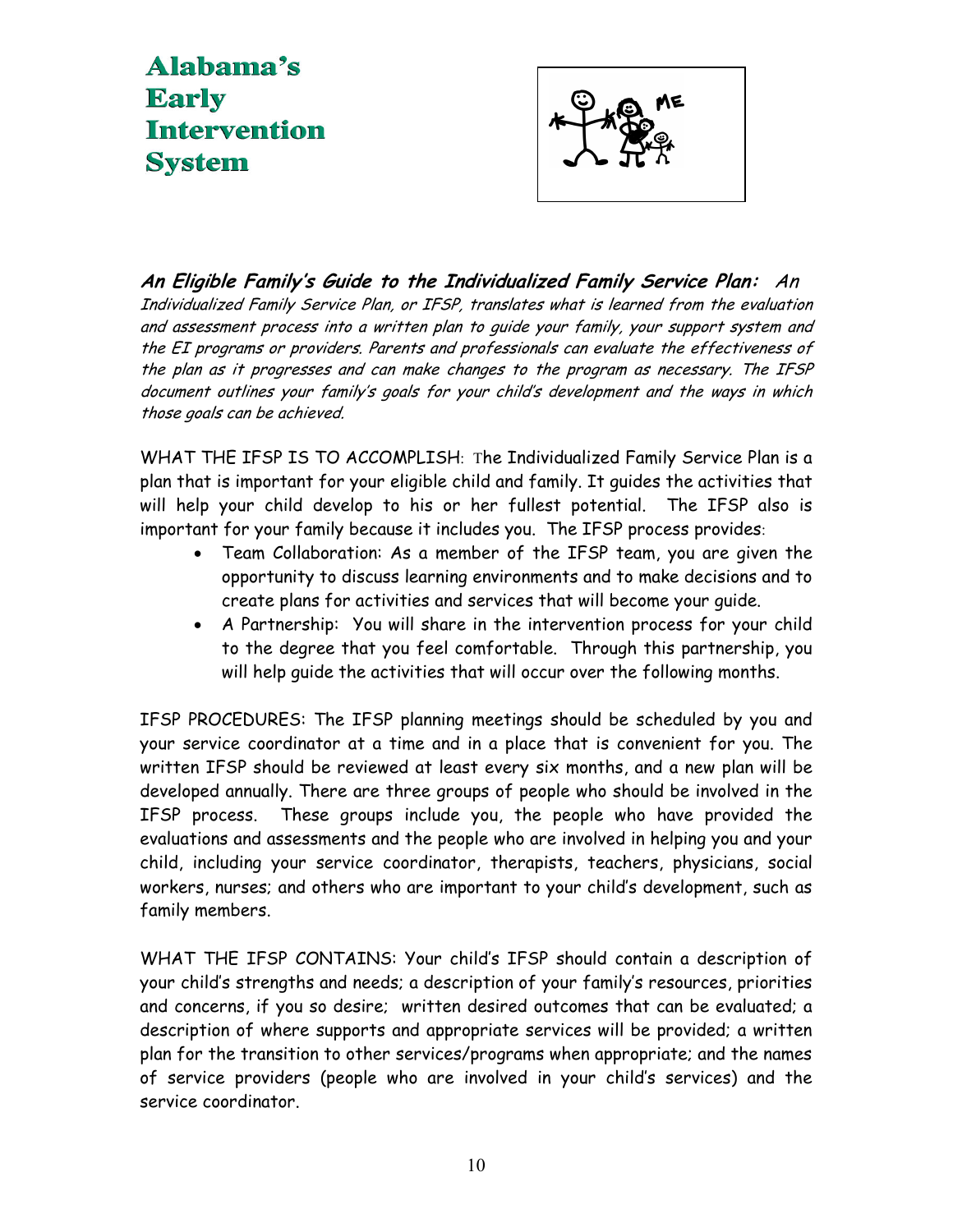As the parent, you play an important role in planning for your child. After helping in the evaluation and assessment of your child, you should begin preparing for the next step, which is the development of a plan to help guide you and others. To help in planning for the development of the Individualized Family Service Plan, you may want to think about these questions:

What are the natural routines for you and your family? (e.g., Where does your child spend most of his day? What activities does your family enjoy?)

What do you want for your child and family? (e.g., What new skills do you want your child to develop? What assistance do you need in helping your child? Who would you like to have working with your child and family? What would you like to have happen differently for your child and family?)

Would you like to invite others to attend the IFSP planning meeting? (e.g., a family member, a friend, another parent who has a child with a disability, a professional who has worked with your child)

Are there any changes about to happen in your child's life or in your family life for which plans need to be made? (e.g., a new child care provider, a new doctor, the birth of a child, a change in residence)

Remember, this planning process is for you and your child. You are the one who should make the decisions about what is best for your child and family based on the information you have been given during the evaluation and assessment process. Don't hesitate to express your concerns or doubts about what is happening during the planning process.

SUPPORTS: Early intervention supports and services should be defined on each child's Individualized Family Service Plan and should be designed to strengthen the development of the child, to meet the needs of your child and family, and to help your child achieve the outcomes you desire.

Any EI services listed on the IFSP should meet certain guidelines. These guidelines specify that the services:

- be tailored to meet the specific needs of your child;
- be designed to enhance your child's development and your capacity for meeting your child's special needs;
- be selected by you and the team together;
- be provided under public supervision;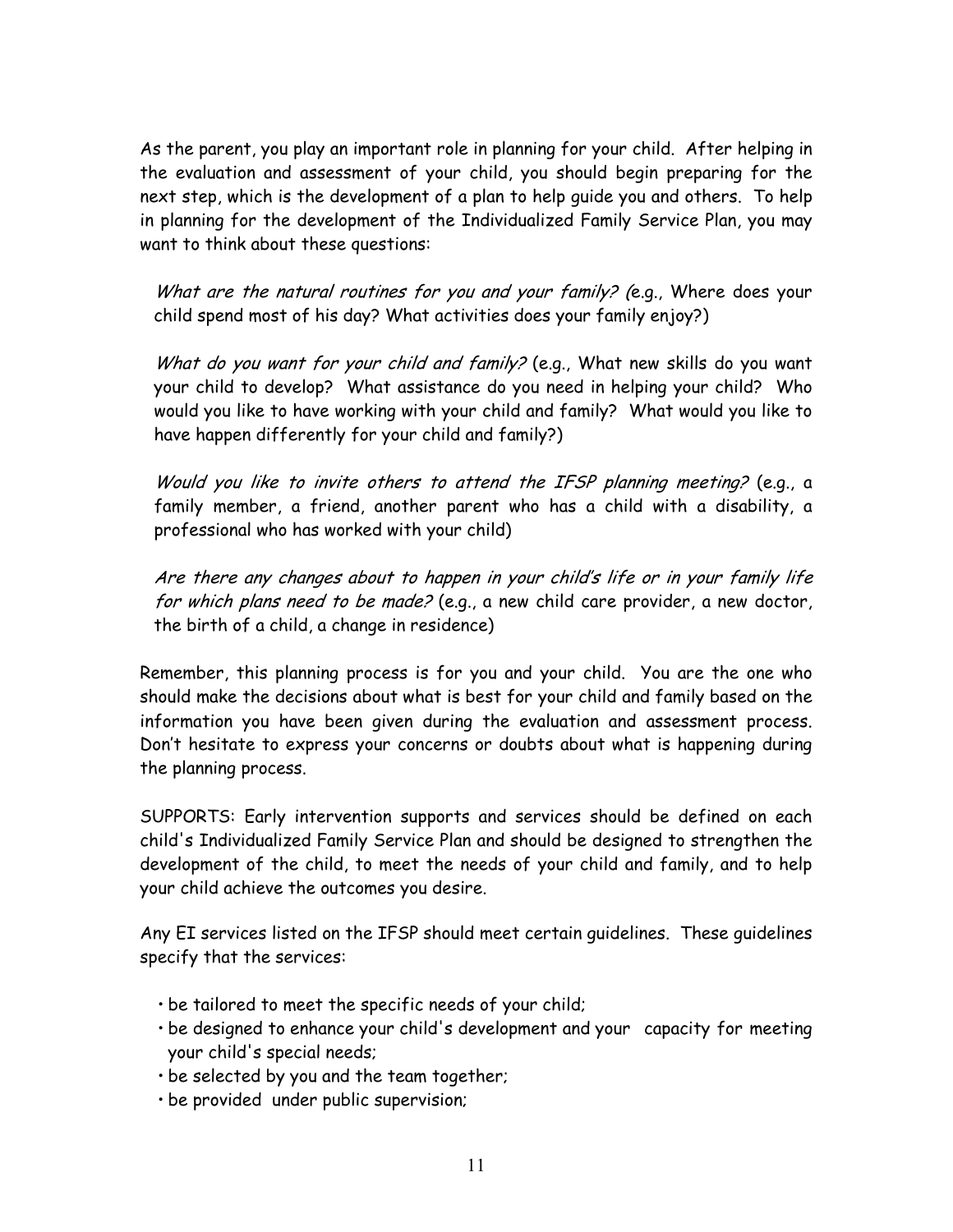- be provided by individuals who are qualified; and
- be provided in a natural environment in which infants or toddlers without disabilities participate to the maximum extent appropriate in meeting the needs of your child.

1 Qualified Personnel to deliver early intervention includes audiologists, family therapists, nurses, nutritionists, occupational therapists, orientation and mobility specialists, pediatricians and other physicians, physical therapists, psychologists, social workers, special educators/instructors, speech-language pathologists, and others who meet qualifications under Alabama's Early Intervention System.

SERVICES: The following services should be available for eligible infants and toddlers as determined necessary through the process of evaluation/assessment and IFSP development:

| Assistive technology            | Occupational therapy services    |
|---------------------------------|----------------------------------|
| Audiology                       | Physical therapy services        |
| Family training, counseling,    | Psychological services           |
| and home visits                 | Service coordination             |
| Health services*                | Social work services             |
| Medical services (for diagnosis | Special instruction              |
| or evaluation only)             | Speech-language pathology        |
| Nursing services                | Transportation and related costs |
| Nutrition services              | Vision services                  |

\* Health Services are those that must be included in the plan [IFSP] because they are necessary to enable the infant or toddler to benefit from the other early intervention services. Part C services are not services that are surgical or purely medical, are not devices necessary to control or treat a medical condition, or are not medical health services such as immunization and regular well-baby care.

In preparing for the IFSP process, you may want to gather information that is pertinent to your child's needs. Such information may include the following:

- Activities that are important to your family
- Activities that have been recommended by a professional involved in your child's care
- Community resources, agencies and groups that offer supports to your child and family
- Special appliances, equipment or supplies that your child uses
- A nutrition care plan and eating schedule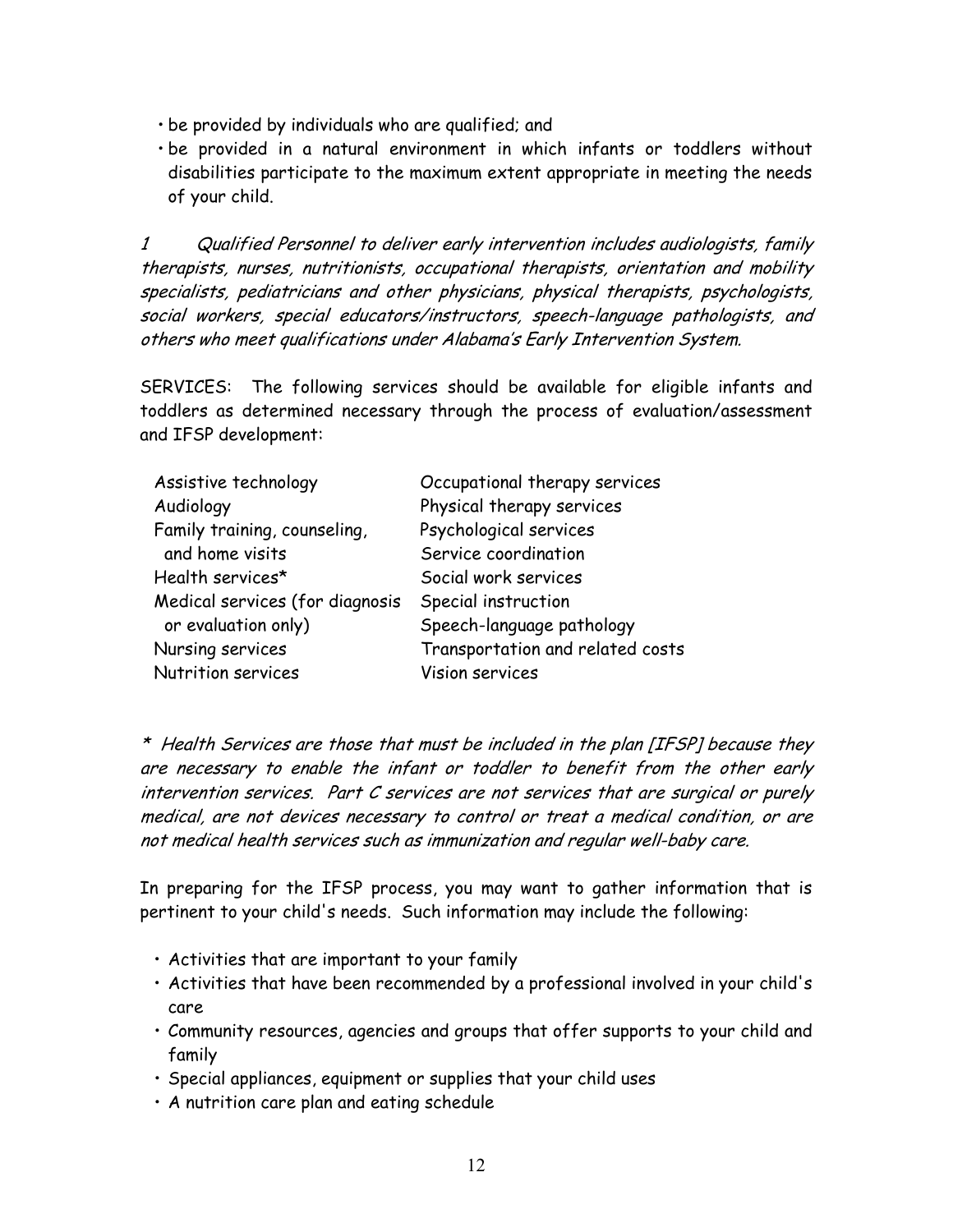The worksheets following this section may help you in compiling necessary information. It is important to remember that you, as a parent, are a primary decision maker and contributor to the IFSP process. The better prepared you are, the better the outcome.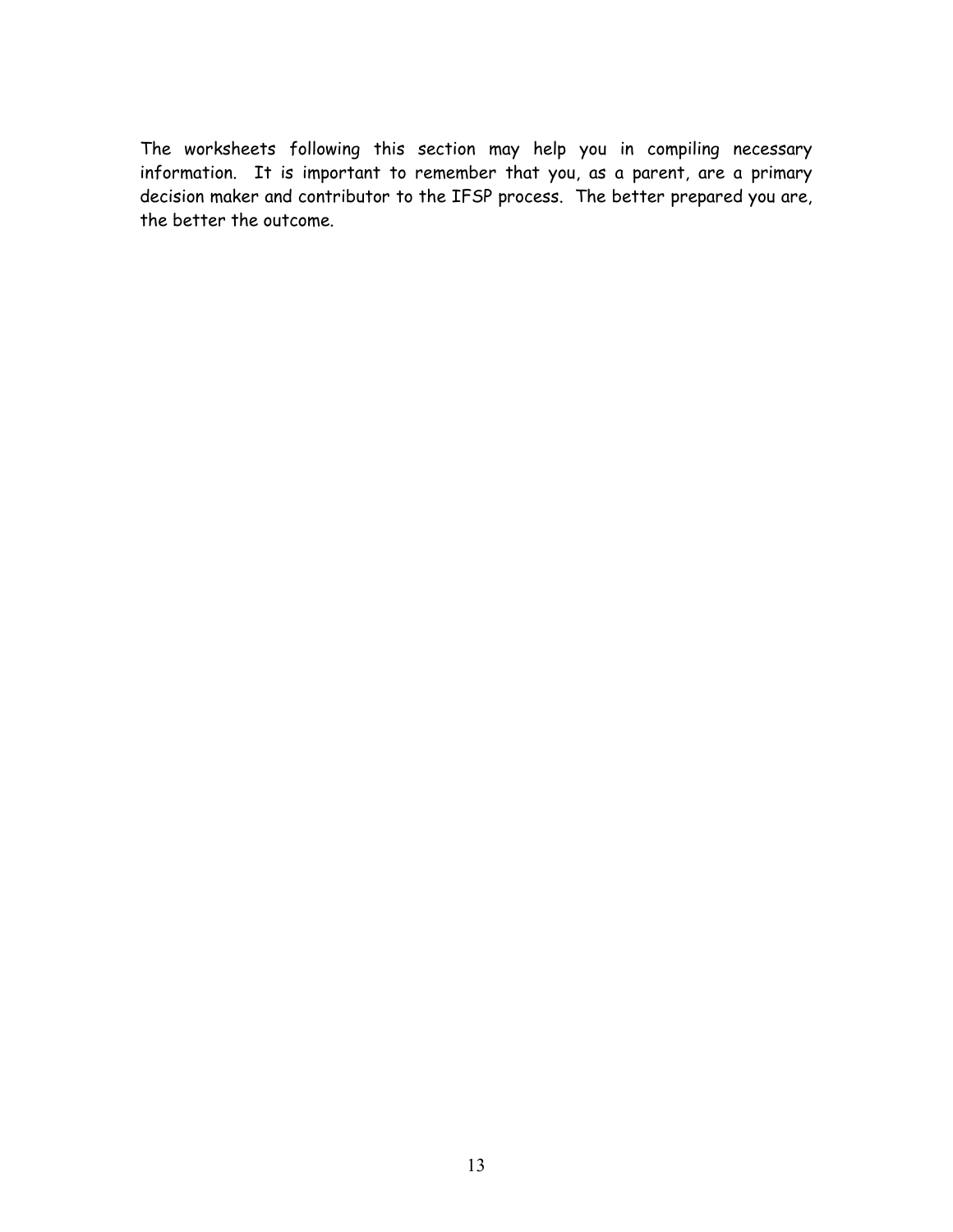Community Resources that Offer My Family Support Community Resource: \_\_\_\_\_\_\_\_\_\_\_\_\_\_\_\_\_\_\_\_\_\_\_\_\_\_\_\_\_\_\_\_\_\_\_\_\_\_\_\_\_\_\_\_ Telephone Number: \_\_\_\_\_\_\_\_\_\_\_\_\_\_\_\_\_\_\_\_\_\_\_\_\_\_\_\_\_\_\_\_\_\_\_\_\_\_\_\_\_ Address: \_\_\_\_\_\_\_\_\_\_\_\_\_\_\_\_\_\_\_\_\_\_\_\_\_\_\_\_\_\_\_\_\_\_\_\_\_\_\_\_\_\_\_\_\_\_\_\_\_ Names of people you usually talk to: \_\_\_\_\_\_\_\_\_\_\_\_\_\_\_\_\_\_\_\_\_\_\_\_\_\_\_\_\_ \_\_\_\_\_\_\_\_\_\_\_\_\_\_\_\_\_\_\_\_\_\_\_\_\_\_\_\_\_\_\_\_\_\_\_\_\_\_\_\_\_\_\_\_\_\_\_\_\_\_\_\_\_\_\_\_ Name and title of the head of this resource organization is: \_\_\_\_\_\_\_\_\_\_\_\_\_\_\_\_\_\_\_\_\_\_\_\_\_\_\_\_\_, \_\_\_\_\_\_\_\_\_\_\_\_\_\_\_\_\_\_\_\_\_\_\_\_\_\_ Community Resource: \_\_\_\_\_\_\_\_\_\_\_\_\_\_\_\_\_\_\_\_\_\_\_\_\_\_\_\_\_\_\_\_\_\_\_\_\_\_\_\_\_\_\_\_ Telephone Number: \_\_\_\_\_\_\_\_\_\_\_\_\_\_\_\_\_\_\_\_\_\_\_\_\_\_\_\_\_\_\_\_\_\_\_\_\_\_\_\_\_ Address: \_\_\_\_\_\_\_\_\_\_\_\_\_\_\_\_\_\_\_\_\_\_\_\_\_\_\_\_\_\_\_\_\_\_\_\_\_\_\_\_\_\_\_\_\_\_\_\_\_ Names of people you usually talk to: \_\_\_\_\_\_\_\_\_\_\_\_\_\_\_\_\_\_\_\_\_\_\_\_\_\_\_\_\_ \_\_\_\_\_\_\_\_\_\_\_\_\_\_\_\_\_\_\_\_\_\_\_\_\_\_\_\_\_\_\_\_\_\_\_\_\_\_\_\_\_\_\_\_\_\_\_\_\_\_\_\_\_\_\_\_ Name and title of the head of this resource organization is:  $\overline{\phantom{a}}$  ,  $\overline{\phantom{a}}$  ,  $\overline{\phantom{a}}$  ,  $\overline{\phantom{a}}$  ,  $\overline{\phantom{a}}$  ,  $\overline{\phantom{a}}$  ,  $\overline{\phantom{a}}$  ,  $\overline{\phantom{a}}$  ,  $\overline{\phantom{a}}$  ,  $\overline{\phantom{a}}$  ,  $\overline{\phantom{a}}$  ,  $\overline{\phantom{a}}$  ,  $\overline{\phantom{a}}$  ,  $\overline{\phantom{a}}$  ,  $\overline{\phantom{a}}$  ,  $\overline{\phantom{a}}$ Community Resource: \_\_\_\_\_\_\_\_\_\_\_\_\_\_\_\_\_\_\_\_\_\_\_\_\_\_\_\_\_\_\_\_\_\_\_\_\_\_\_\_\_\_\_\_ Telephone Number: \_\_\_\_\_\_\_\_\_\_\_\_\_\_\_\_\_\_\_\_\_\_\_\_\_\_\_\_\_\_\_\_\_\_\_\_\_\_\_\_\_ Address: \_\_\_\_\_\_\_\_\_\_\_\_\_\_\_\_\_\_\_\_\_\_\_\_\_\_\_\_\_\_\_\_\_\_\_\_\_\_\_\_\_\_\_\_\_\_\_\_\_ Names of people you usually talk to: \_\_\_\_\_\_\_\_\_\_\_\_\_\_\_\_\_\_\_\_\_\_\_\_\_\_\_\_\_ \_\_\_\_\_\_\_\_\_\_\_\_\_\_\_\_\_\_\_\_\_\_\_\_\_\_\_\_\_\_\_\_\_\_\_\_\_\_\_\_\_\_\_\_\_\_\_\_\_\_\_\_\_\_\_\_ Name and title of the head of this resource organization is:

\_\_\_\_\_\_\_\_\_\_\_\_\_\_\_\_\_\_\_\_\_\_\_\_\_\_\_\_\_, \_\_\_\_\_\_\_\_\_\_\_\_\_\_\_\_\_\_\_\_\_\_\_\_\_\_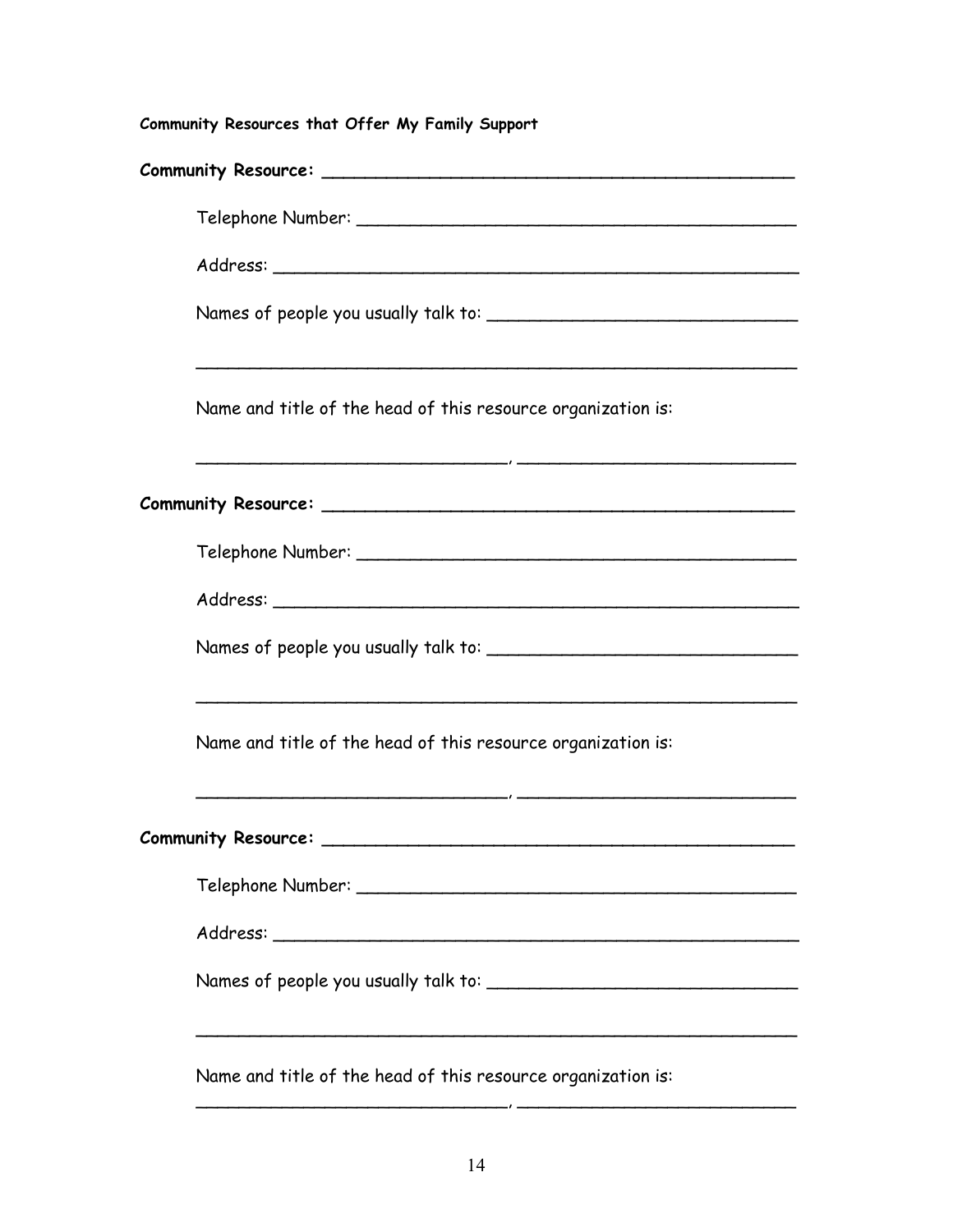Special Appliances, Equipment or Supplies We Use

Appliance/Equipment/Supply: (Serial Number, if known):\_\_\_\_\_\_\_\_\_\_\_\_\_\_\_\_\_\_\_\_\_\_\_\_\_\_\_\_\_\_\_\_\_\_\_\_\_\_\_\_\_\_\_\_\_\_ Name & Address of Supplier/Company:\_\_\_\_\_\_\_\_\_\_\_\_\_\_\_\_\_\_\_\_\_\_\_\_\_\_\_\_\_ \_\_\_\_\_\_\_\_\_\_\_\_\_\_\_\_\_\_\_\_\_\_\_\_\_\_\_\_\_\_\_\_\_\_\_\_\_\_\_\_\_\_\_\_\_\_\_\_\_\_\_\_\_\_\_\_\_\_ Telephone Number/Website: \_\_\_\_\_\_\_\_\_\_\_\_\_\_\_\_\_\_\_\_\_\_\_\_\_\_\_\_\_\_\_\_\_\_\_\_ Date Received \_\_\_\_\_\_\_\_\_\_\_\_\_\_\_\_\_\_\_\_\_\_\_\_\_\_\_\_\_\_\_\_\_\_\_\_\_\_\_\_\_\_\_\_\_\_\_ Appliance/Equipment/Supply: (Serial Number, if known):\_\_\_\_\_\_\_\_\_\_\_\_\_\_\_\_\_\_\_\_\_\_\_\_\_\_\_\_\_\_\_\_\_\_\_\_\_\_\_\_\_\_\_\_\_\_ Name & Address of Supplier/Company:  $-$  Telephone Number/Website: \_\_\_\_\_\_\_\_\_\_\_\_\_\_\_\_\_\_\_\_\_\_\_\_\_\_\_\_\_\_\_\_\_\_\_\_ Date Received \_\_\_\_\_\_\_\_\_\_\_\_\_\_\_\_\_\_\_\_\_\_\_\_\_\_\_\_\_\_\_\_\_\_\_\_\_\_\_\_\_\_\_\_\_\_\_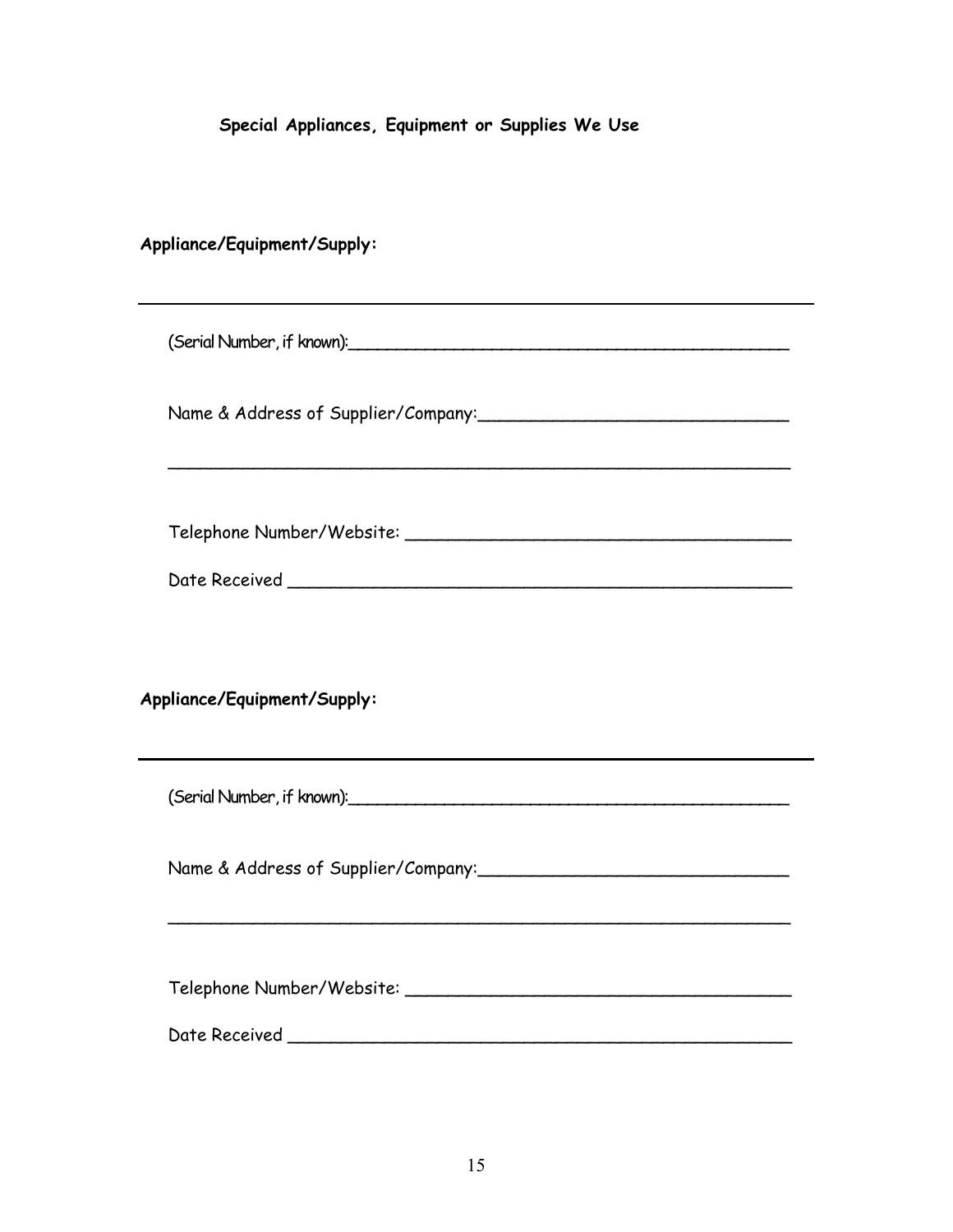### Sources of Support for My Family

| 1: |                                                                                                                      |
|----|----------------------------------------------------------------------------------------------------------------------|
|    |                                                                                                                      |
|    |                                                                                                                      |
|    |                                                                                                                      |
| 2: |                                                                                                                      |
|    |                                                                                                                      |
|    |                                                                                                                      |
|    |                                                                                                                      |
| 3: |                                                                                                                      |
|    |                                                                                                                      |
|    |                                                                                                                      |
|    |                                                                                                                      |
| 4: |                                                                                                                      |
|    |                                                                                                                      |
|    |                                                                                                                      |
|    |                                                                                                                      |
| 5: | <u> 1989 - Johann Barn, mars eta bainar eta bainar eta baina eta baina eta baina eta baina eta baina eta baina e</u> |
|    |                                                                                                                      |
|    |                                                                                                                      |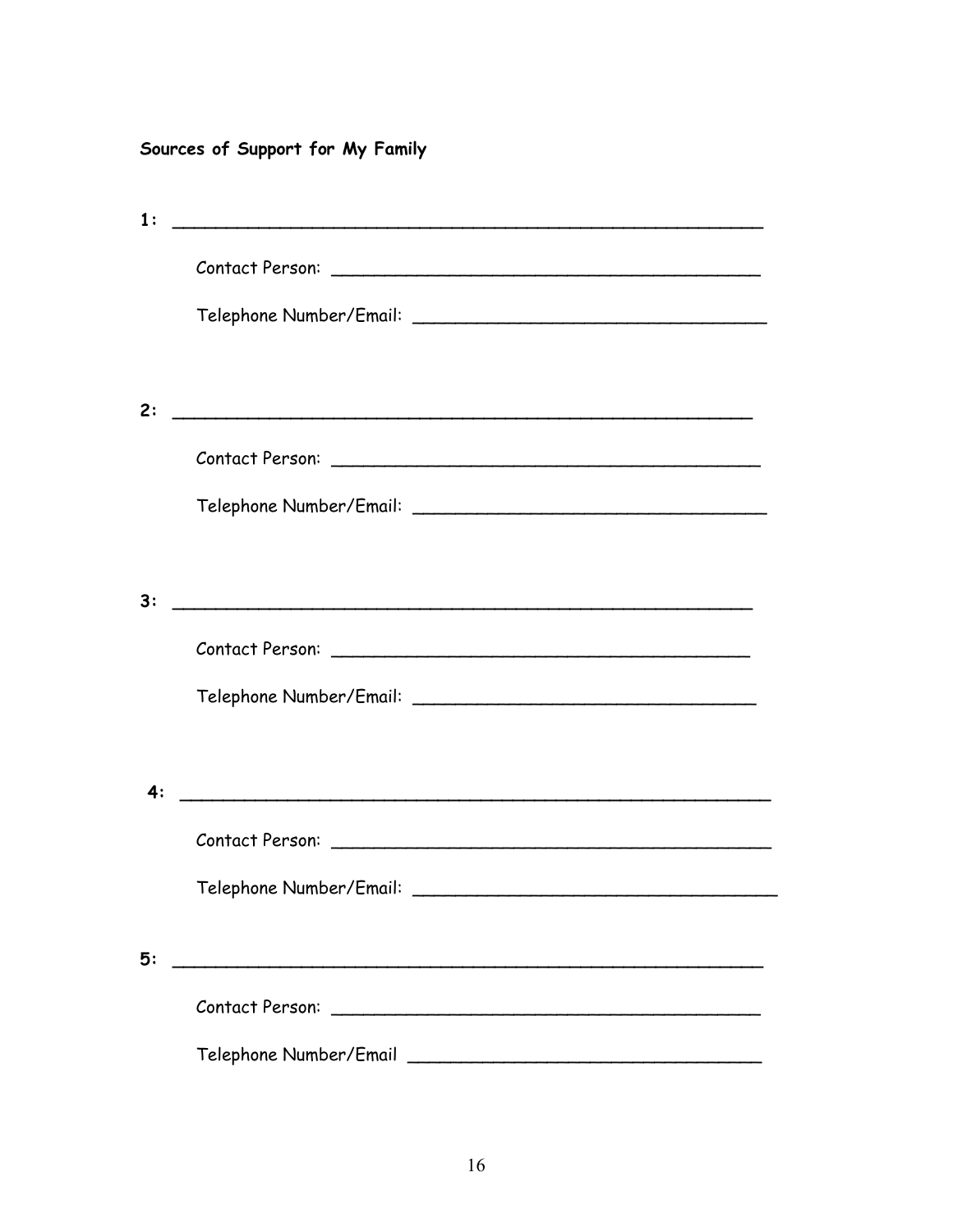#### Nutrition Care Plan

|                |  | Weight: __________Height: ______________Date: __________________________________ |  |  |  |
|----------------|--|----------------------------------------------------------------------------------|--|--|--|
|                |  | Weight: __________Height: ______________Date: __________________________________ |  |  |  |
|                |  | Weight: __________Height: ______________Date: __________________________________ |  |  |  |
|                |  |                                                                                  |  |  |  |
|                |  |                                                                                  |  |  |  |
|                |  |                                                                                  |  |  |  |
|                |  |                                                                                  |  |  |  |
|                |  |                                                                                  |  |  |  |
|                |  |                                                                                  |  |  |  |
|                |  |                                                                                  |  |  |  |
|                |  |                                                                                  |  |  |  |
|                |  |                                                                                  |  |  |  |
|                |  |                                                                                  |  |  |  |
|                |  |                                                                                  |  |  |  |
|                |  |                                                                                  |  |  |  |
| Food Dislikes: |  |                                                                                  |  |  |  |
|                |  |                                                                                  |  |  |  |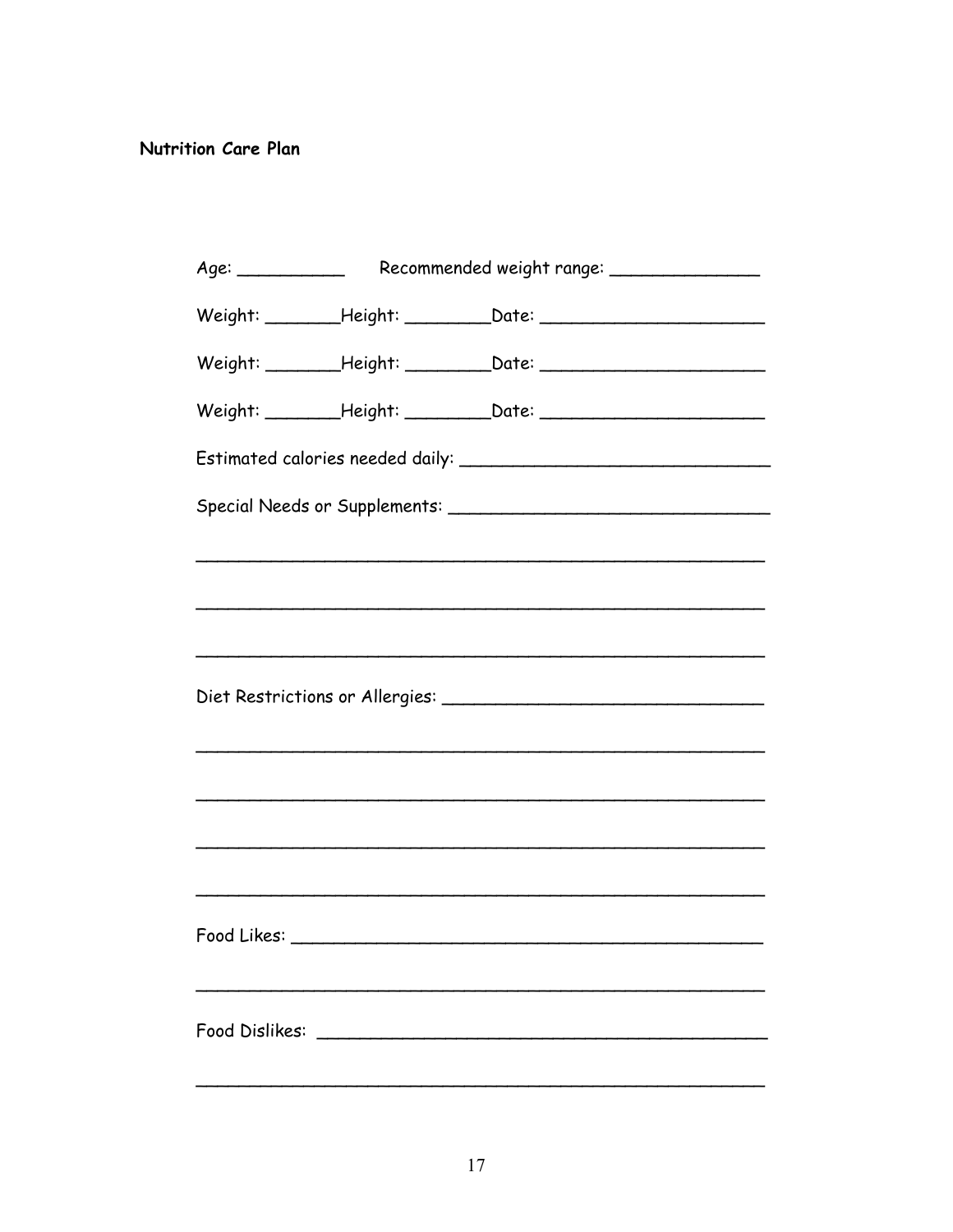Alabama's **Early Intervention System** 



An Eligible Family's Guide to Service Coordination: Service coordination is provided through the Early Intervention System to offer support and guidance for your family. Your service coordinator is your contact person who will help you locate resources, find community supports and receive services.

ROLE OF THE SERVICE COORDINATOR: Service coordinators generally help families build on their strengths. They help families identify their own needs, access needed resources, make informed decisions and assume as much responsibility as possible.

SERVICE COORDINATION ACTIVITIES: There are four main activities that your service coordinator will do to help you with your child's early intervention program:

- Consultation Your service coordinator will work closely with you and other service providers to help you find resources and make sure that information is shared and that everyone understands the goals for your child's development.
- Training or Teaching Your service coordinator will help you learn how and where to look for resources in your own community, how to ask questions, how to be a team member and how to tell whether progress is being made. Your service coordinator can also help to teach others about your child and family to make sure that everyone is working together toward the same goals.
- Assessment and Development of an Individualized Family Service Plan Your service coordinator will help to assess your child and family's needs and then help to design, organize and review the activities needed to meet those needs. After plans have been made, the service coordinator will assist with such things as finding possible supports and services and filling out necessary forms.
- Coordination Your service coordinator will make sure that services, appointments and activities provided are coordinated in the best interest of your child and family. Your service coordinator is the contact person for your family and other service providers, and is the link between resources, services and supports.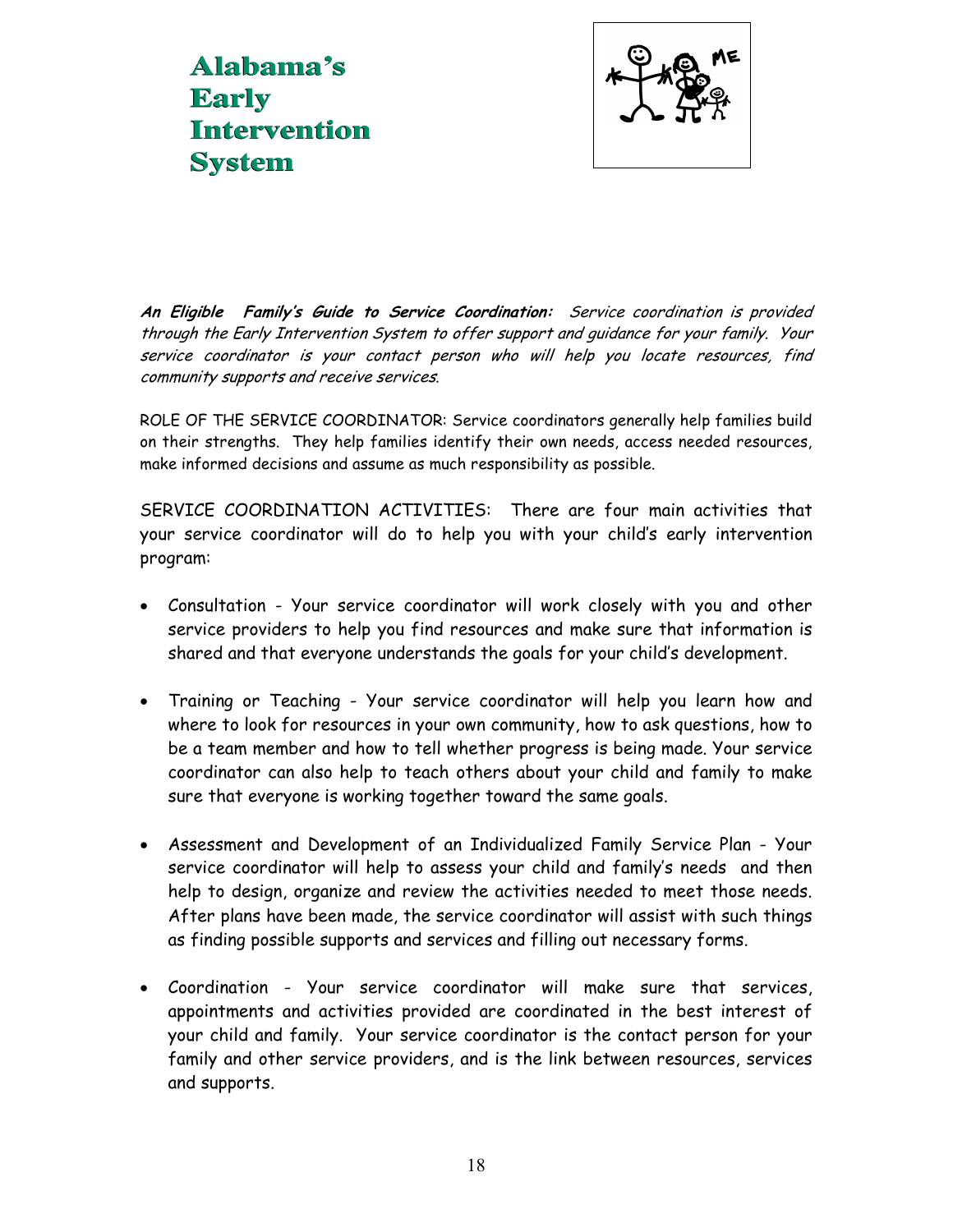SERVICE COORDINATOR REQUIREMENTS: The person who is your service coordinator must meet federal and state requirements. Service coordinators must understand what makes a child eligible for AEIS, understand federal and state and regulations, know resources available in your community, services, payment systems and other important information about Alabama's Early Intervention System.

SERVICE COORDINATOR ACTIVITIES: Your service coordinator will tailor his or her activities to meet your needs and desires. You will help to decide just what you want your service coordinator to do, when to do it, how long to do it and what the results should be. Here are some of the things your service coordinator can do:

- Be available to you to discuss your child, your concerns and how well things are going.
- Help you make decisions about your child's needs, your preferences for the types of supports and services needed and the methods of receiving them.
- Help you decide what information you want, how much you want at one time and how you want to get it (for example, through observing activities, reading material, watching videotapes, or talking with other parents or professionals).
- Help you decide how much responsibility you want at any one time and for any activity that may be needed. (For example, you may want to be totally in charge of certain activities at certain times when you feel confident that you can handle the situation, or you may not be able to handle any extra work at certain times.)
- Help you explore any of your family's resources that may be helpful in providing for your child (such as transportation, location of EI activities, or financial or emotional support).
- Help you plan timelines for getting things done and decide who should do them (things like sharing information, calling upon resources for help, delivering services and obtaining needed equipment). This is a basic part of the Individualized Family Service Plan process.
- Help you make appointments, if necessary, for services or family supports and help you to coordinate schedules so that appointments don't interfere with other important activities.
- Help you locate activities for your child and family.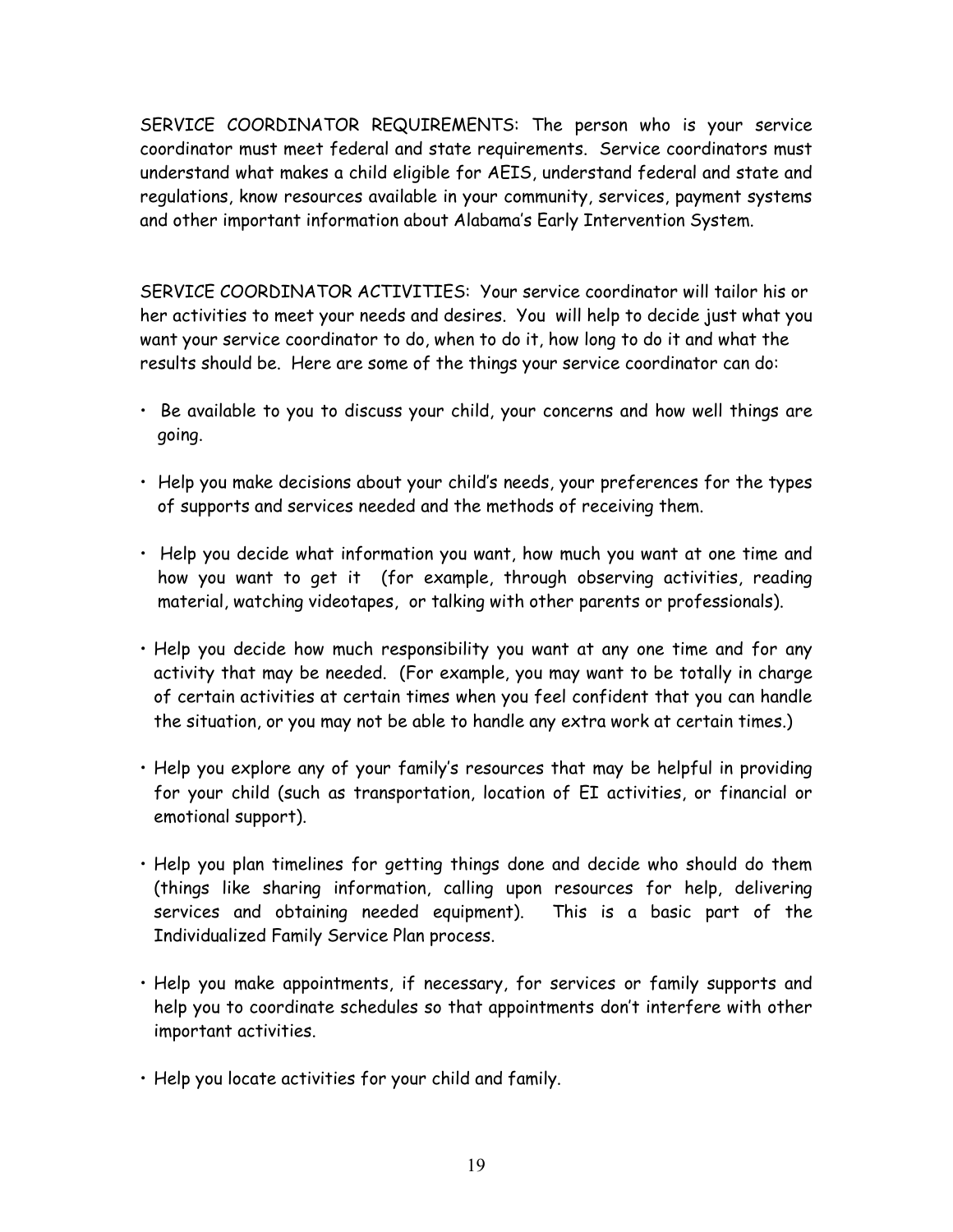- Help you plan for changes by discussing options, visiting new programs and making plans to prepare your child, family and the new service providers for the change.
- Help you understand what is happening with your child by helping you find answers to questions you have about your child, and helping you talk with others who are involved with your child and family.

For more information about service coordination or Alabama's Early Intervention System, call the Early Intervention Office at 1-800-543-3098, En Espanol, 1-866- 450-2838.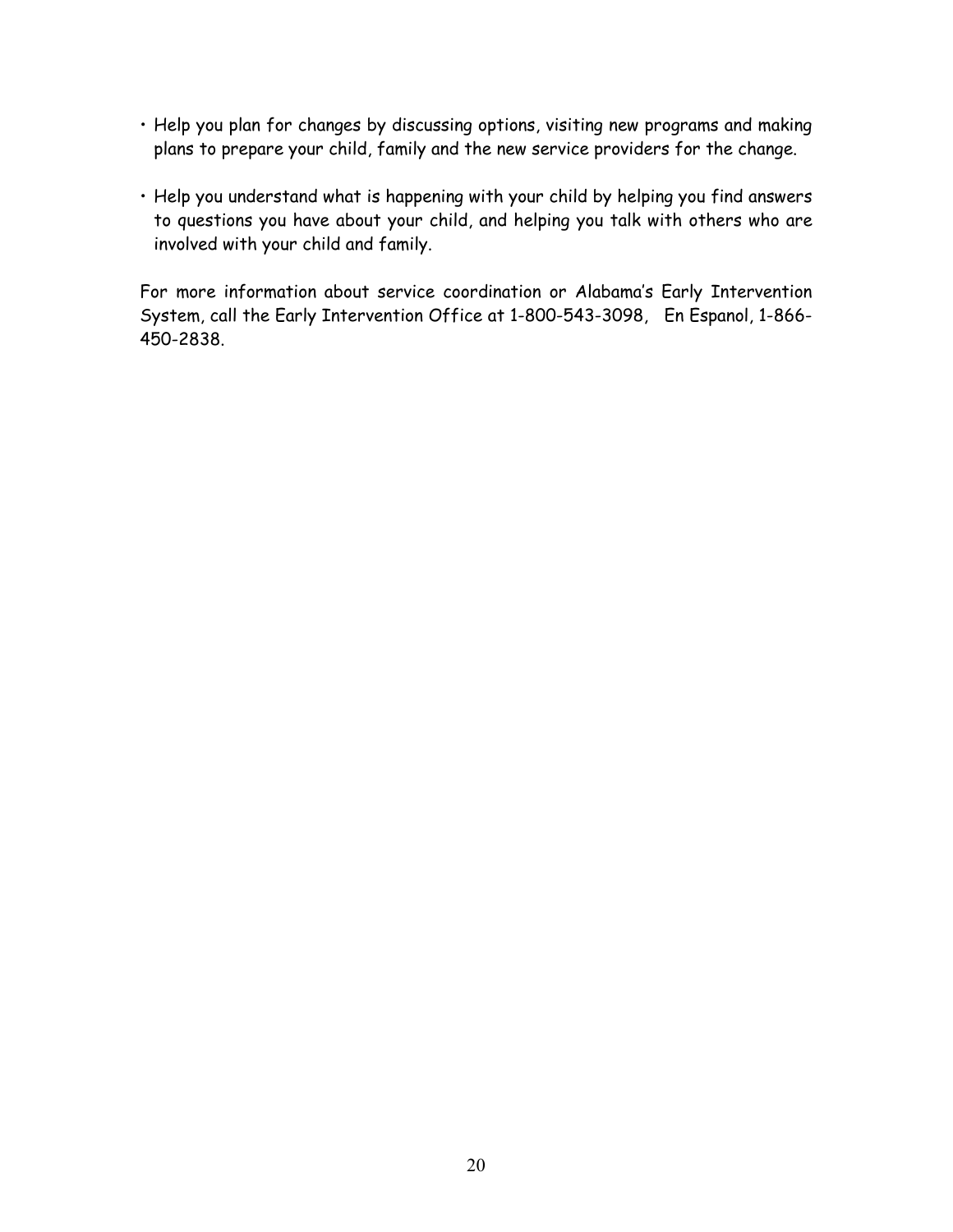## Alabama's **Early Intervention System**



An Eligible Family's Guide to Child and Parent Rights: Children and parents who are served through Alabama's Early Intervention System have certain rights that are protected under state and federal regulations. These rights are in place to ensure that early intervention supports, services, activities and procedures are delivered in the best interest of the children and families served.

CHILD AND PARENT RIGHTS IN ALABAMA'S EARLY INTERVENTION SYTEM:

- Informed Consent: You should understand all the information you are given about early intervention and give your written permission for services. Your permission is voluntary, meaning you do not have to give permission if you have concerns or questions, and you can cancel your permission at any time.
- Evaluation: Once referred through Alabama's Early Intervention System, your child is entitled to have an evaluation within 45 days to help determine if he or she is eligible.
- Assessment: Once determined eligible under Alabama's Early Intervention System, your child and family are entitled to have ongoing assessments conducted to determine your child's unique needs; your family's resources; priorities and concerns related to your child's development; and the nature and extent of early intervention support and services needed.
- Written Prior Notice: Service providers must give you written notice before services can be changed or refused.
- Review of Records: As a parent, you can review your child's early intervention records.
- Confidentiality of Records: You must give your written permission before your child's records can be shared with other individuals or agencies.
- Individualized Family Service Plan: Once your child has been determined eligible, he or she is entitled to have an Individualized Family Service Plan developed within the 45-day period.
- Mediation: This is a voluntary process, and there is an impartial mediator available to you in the event you have issues that need to be resolved.